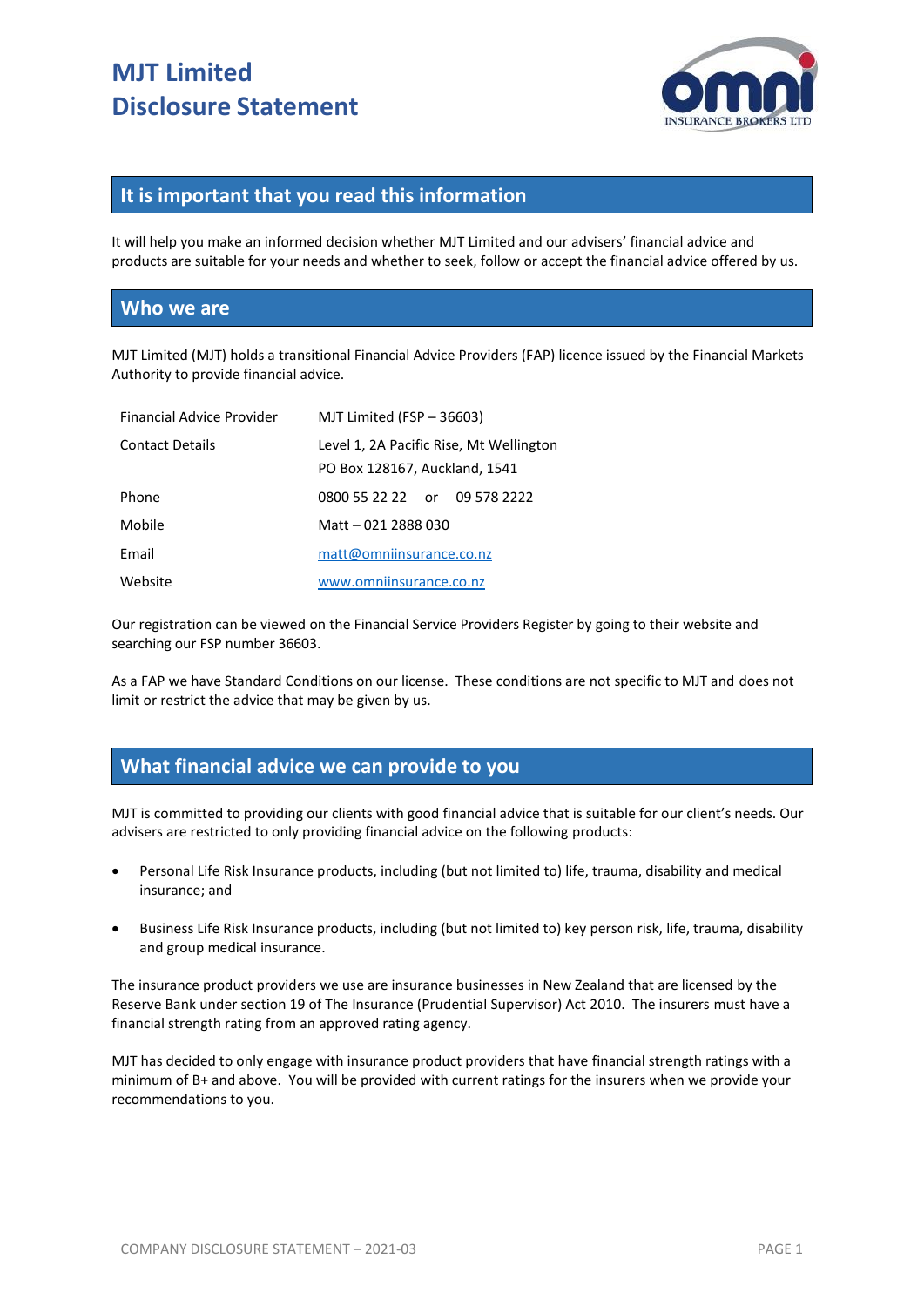# **MJT Limited Disclosure Statement**



## **Conflicts of Interest**

To ensure that we and our advisers prioritise your interests above our own, we follow an advice process that ensures recommendations are made on the basis of your individual goals and circumstances. Your interests are our priority although we do have business relationships with product providers also. From time to time our product providers assist us with funding for the purposes of attending conferences and professional development training. We also receive remuneration from product providers such as commissions as described below.

Our advisers complete annual and ongoing training about how to manage conflicts of interests and a register is maintained. We monitor this register and provide additional training where necessary. We perform an annual review of our compliance programme.

### **Our Financial Advisers duties**

MJT, and anyone who gives financial advice on our behalf, have duties under the Financial Markets Conduct Act 2013 relating to the way that we give advice and abide by the Code of Professional Conduct for Financial Advice Services (these are designed to make sure that we have the expertise needed to provide you with advice).

We are required to:

- Give priority to your interests by taking all reasonable steps to make sure our advice isn't materially influenced by our own interests
- Exercise care, diligence and skill in providing you with advice
- Meet standards of competence, knowledge and skill
- Meet standards of ethical behaviour, conduct and client care

### **How we are remunerated**

If you decide to take out policies on any Personal or Business Life Risk Insurance products we may be paid commission from the product provider as follows:

- Initial commission between 0% to 150% of the annualised premium
- Ongoing commission between 0% to 30% of the annualised premium for the life of the policy

The amount of commission received by us depends on which insurance company and which insurance policy you purchase.

We do not charge fees or receive any commission or other incentives for giving financial advice that is not acted upon.